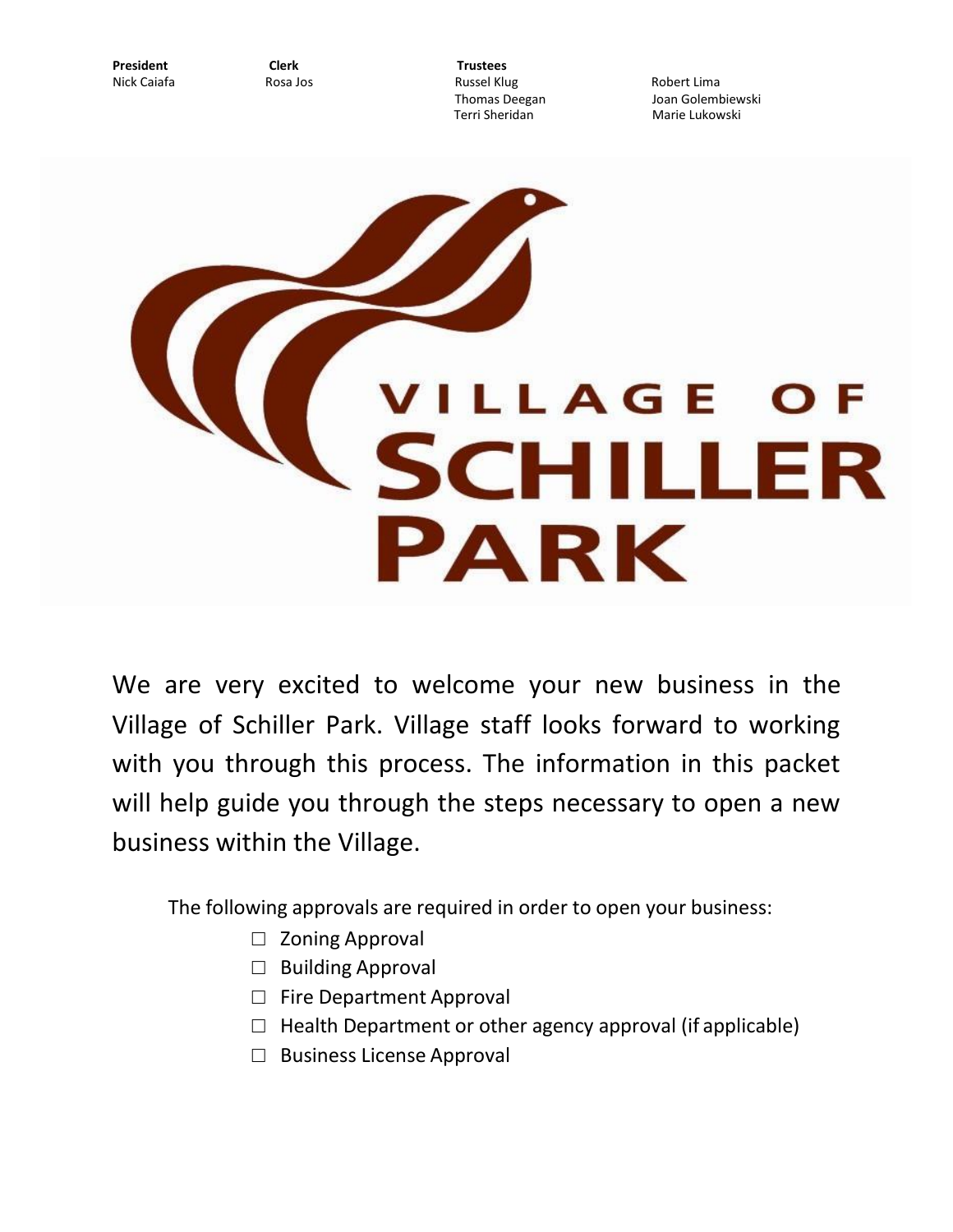# **New Business Process**

# **STEP 1—SUBMIT NEW BUSINESS APPLICATION**

The first step in obtaining approval to open a new business in Schiller Park is to submit a new business application packet, which includes the following documents:

- $\Box$  A \$30.00 initial application fee
- $\Box$  A completed Business License Application
- $\Box$  A completed emergency contact information form
- $\Box$  A proposed floor plan of your space
- $\Box$  A site plan or Alta survey of the property.
- $\Box$  Additional submittal requirements depending on the proposed business.

The amount of time needed to process an application varies and depends on many factors, including the number of inspections required, so an exact time frame for completion of the process is impossible to specify.

#### **STEP 2—ZONING REVIEW**

The second step in obtaining approval to open a new business is to obtain zoning approval. The Village of Schiller Park is divided into different zoning districts, and different types of uses are allowed in each zoning district. Some uses may require approval of a Conditional Use, which requires a public hearing before the Zoning Board of Appeals and approval by the Village Board.

It is recommended that you contact the Village to determine if your use is allowed prior to signing a lease or purchasing a building. Do not assume that because a similar business was located at the same location previously that the use I permitted. If you have questions about whether or not you're proposed business is permitted at a particular location please contact:

#### **Community Development at (847) 671- 8555.**

The New Business Building and Zoning Application will be reviewed to determine if the use is permitted at the proposed location and proceed to the next step if approved.

#### **STEP 3—FIRE DEPARTMENT REVIEW**

The New Business Building and Zoning Application submittal, including the floor plan, will be forwarded to the Fire Department for review and approval. The Fire Department will inform Community Development when the proposed use is approved.

# **STEP 4—BUILDING DIVISION REVIEW**

A copy of your New Business Application submittal will also be forwarded to the Building Division for review and approval.

The proposed use and floor plan will be reviewed to determine if there are any building code related issues with the proposed business.

Once the proposed use and floor plan is approved by both the Fire Department and Building Division, the Village will contact the applicant to schedule an inspection of the proposedlocation.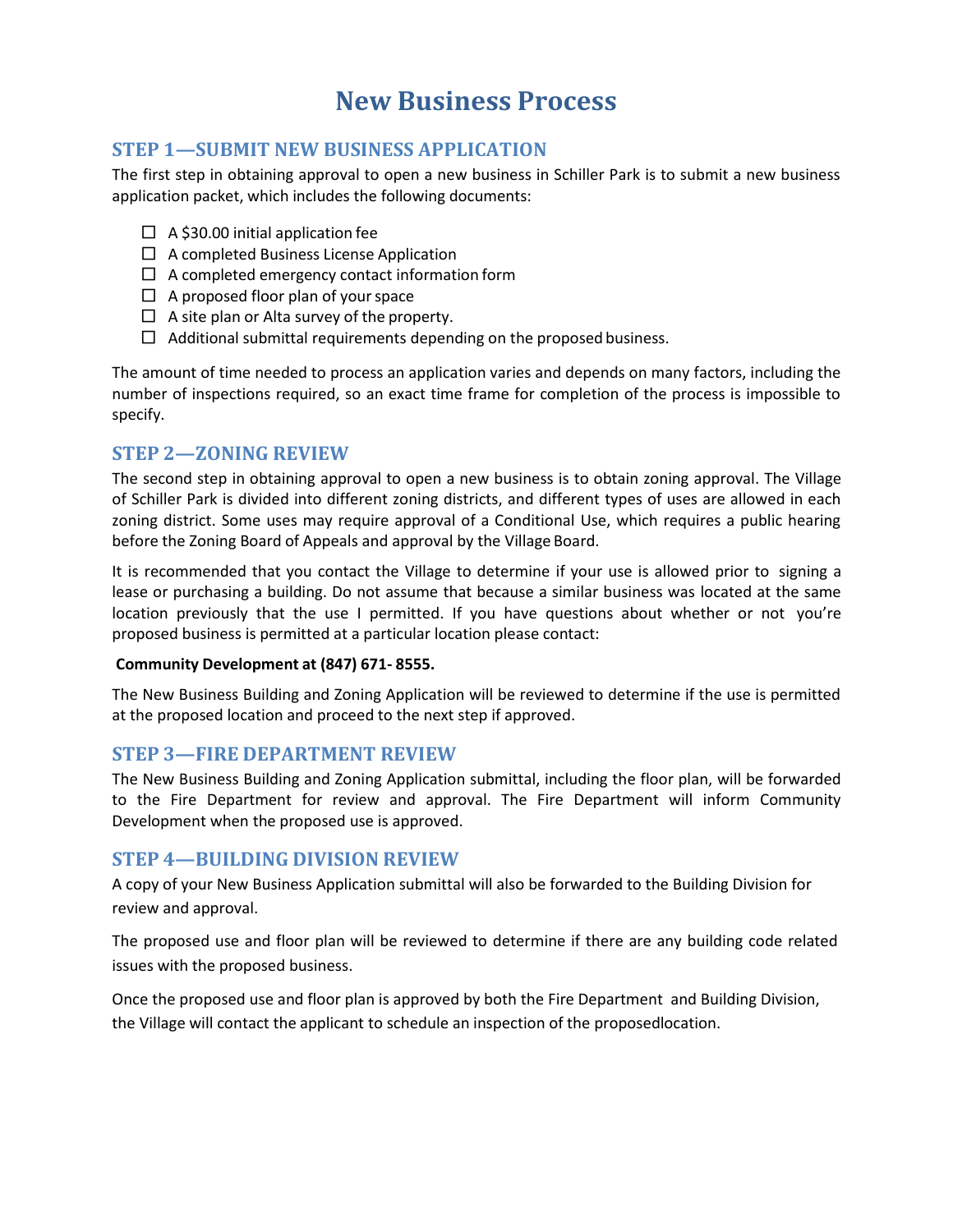Nick Caiafa Rosa Jos Terri Sheridan Robert Lima

Marie Lukowski Thomas J. Deegan Russell J. Klug **State Golembiewski** 

# **STEP 5—BUILDING PERMITS (IF REMODELING)**

If you are planning to do any interior or exterior remodeling of the existing building or tenant space, (such as adding or changing partition walls, changing the location of light fixtures or electric outlets, adding toilet rooms, etc.) you must apply for a building permit. The building permit must be approved and issued before any construction work can begin.

All building permit applications must be submitted to the Community Development Department who will transmit them to any necessary consultants forreview.

The Village of Schiller Park Fire Department conducts plan reviews and inspections that relate to life safety such as fire alarm, fire protection, rack storage, controlled burns, fire pump testing, kitchen hoods, emergency generators, under or above ground storage tanks, demolition, hazardous material storage and/or use, hazardous processes, temporary structures, special events, fireworks, and other miscellaneous aspects of building construction. Fees for outside plan reviews are assessed independently of the Village of Schiller Park.

Permits are also required for the installation of burglar alarm systems and for any permanent or temporary signage you may wish to display (see additional information for more detail).

All contractors involved with remodeling must be bonded, insured and licensed before the permit is issued. All plumbing work is required to be done by an Illinois State licensed plumber. All electrical work must be done by a licensed electrician.

# **STEP 6—HEALTH DEPARTMENT (IF APPLICABLE)**

Certain business types and activities require additional approval from other agencies, particularly those that involve food service. If Health Department approval is required, the Village will not issue a certificate of occupancy or business license until the Health Department approves the proposed food service use.

#### **STEP 7—INSPECTION**

The Village of Schiller Park is required to inspect the proposed location to ensure that it is in compliance with all applicable building and fire codes. A Temporary Certificate of Occupancy will be granted after the Building Departments' approval. This will allow the business to begin regular operation prior to a visit from the Fire Department.

All storage shelving, fixtures and other affixed equipment must be in place for this inspection, but furniture, merchandise or inventory may not be moved in until a certificate of occupancy is issued. The inspectors will identify any code violations that will need to be corrected prior to occupancy and issuance of the business license.

# **STEP 8—CERTIFICATE OF OCCUPANCY**

When your business has received Zoning, Building, Fire, and other applicable agency approval, you will be issued a certificate of occupancy, which grants you the approval to install furniture and move in any inventory, but does not allow you to open for business to the public or begin operations.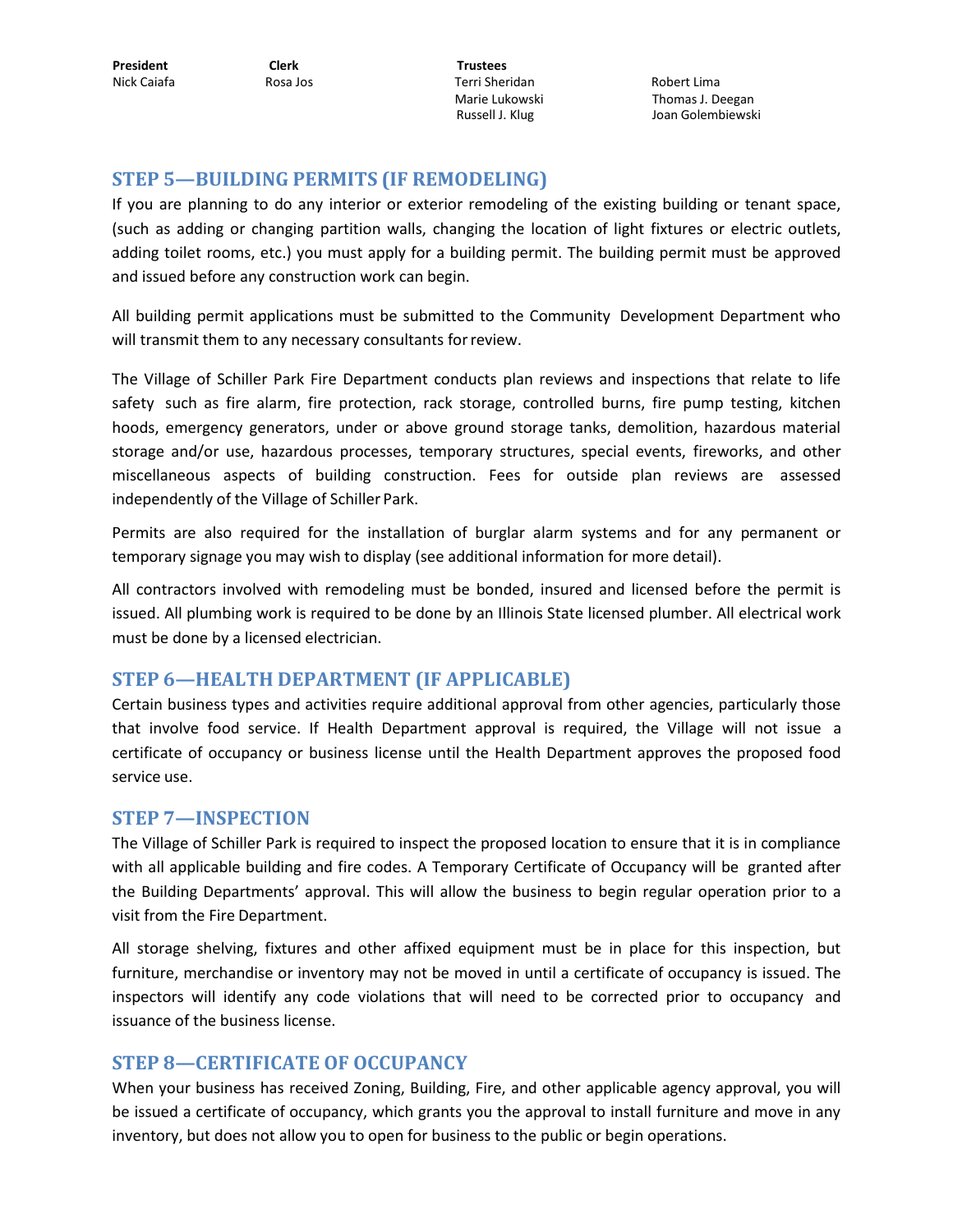### **STEP 9—BUSINESS LICENSE**

In order to issue a Business License in the Village of Schiller Park all businesses must pass the Building Division, Fire Department and/or Health Department inspection. You will need to pay the business license fee to obtain your business license prior to opening for business.

The annual license fee is determined upon the gross square footage area of business including basement, mezzanines, storage areas and accessory buildings, as listed below.

#### *ADDITIONAL INFORMATION*

- □ *BUSINESS VEHICLES***:** An annual Village vehicle sticker is required for each vehicle used for business purposes.
- □ *COIN OPERATED MACHINES***:** Coin operated machines, which are available for use by the public, require an annual license. Such machines include amusement devices, game machines, jukeboxes, gum, candy, nut and novelty machines, snack beverage, hot or cold food machines, cigarette machines, and similar coin or token operated machines.
- □ *ENTERTAINMENT PERMIT***:** An entertainment permit must be obtained prior to the use of any land, building, or structure to conduct, manage, operate or exhibit any live show. An annual or single-event Entertainment Permit may be obtained. This process requires Village Board approval.
- □ *LIQUOR LICENSE***:** A Local Retail Liquor Dealers License is required for any business to sell or offer for sale at retail, or to give away alcoholic liquor within the Village.
- □ *VIDEO GAMING***:** It shall be unlawful to install, operate or permit the use of any video gaming terminal within the corporate limits of the Village of Schiller Park without first having obtained a written license from the Village, which license shall be hung in plain view in a conspicuous place on the licensed premises, and such posted license shall include the number of video gaming terminals licensed on such premises. It shall be a prerequisite to any such Video Gaming Terminal License issued by the Village that such establishment keep the Video Gaming Terminal have in place the following licenses:
	- $\circ$  (A) A valid license from the Illinois Gaming Board for each such device; and
	- $\circ$  (B) If alcoholic liquor is drawn, poured, mixed or otherwise served for consumption on the premises, (1) a valid State of Illinois liquor license issued by the Illinois Liquor Commission; and (2) a valid Class A, AC, L, or R liquor license for service of alcoholic liquor on the premises issued by the Schiller Park Liquor ControlCommissioner.
- □ *SIGNS***:** Any permanent or temporary sign requires permit approval by the Village before it can be displayed. To apply for a sign permit, submit a completed application to the Department of Community Development together with two (2) copies of a plan depicting the sign, building and their dimensions. The drawing must also accurately show the shape, size and colors as well as method of construction, support, and electrical components. An application for a free standing pole sign must also include a plat of survey or site plan showing the location of the sign on the lot.

□ *BURGULAR ALARM SYSTEMS***:** A permit is require to the installation and operation of any signaling device installed to summon the Police Department that is connected directly or indirectly to the monitoring system of the Police Department, Fire Department or alarmcompany.

Alarm permit applications should be submitted to the Community Development Department for review and approval. All signal devices must be installed, maintained and operated in accordance with the Village of Schiller Park Building Code and the National Electrical Code.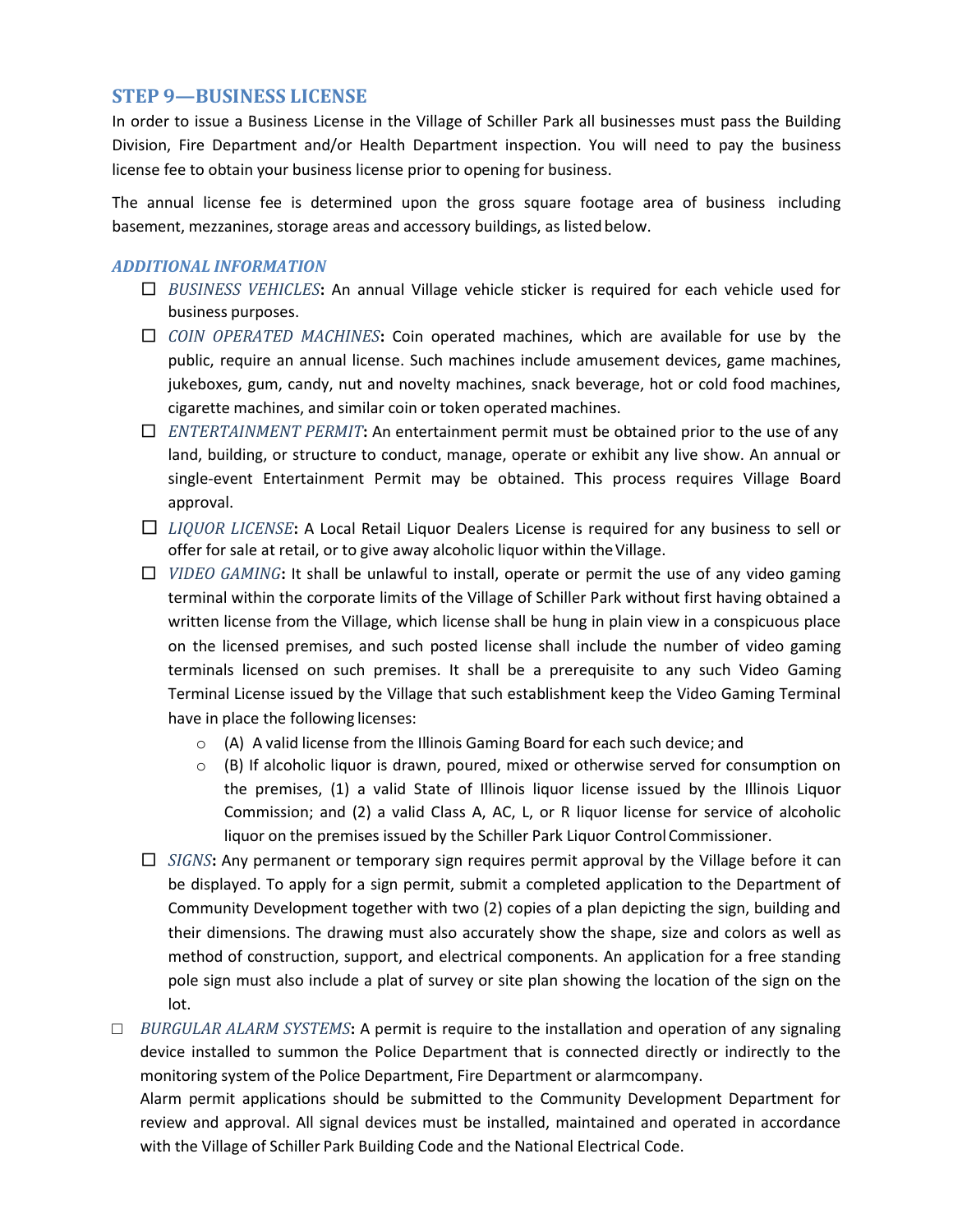Marie Lukowski **Thomas F. Deegan**<br>Russell J. Klug **National State State Bloom** Joan Golembiewski

# **Village Codes:**

- *2006 International Building Code*
- *2015 International Energy ConservationCode*
- *2006 International Fuel Gas Code*
- *2005 National Electrical Code*
- *2014 State of Illinois Plumbing Code*
- *2006 International Mechanical Code*
- *2006 International Property MaintenanceCode*
- *2006 International Fire Code*
- *2006 NFPA Life Safety Code (NFPA 101)*

**For additional information contact the Department of Community Development at (847) 671-8555.**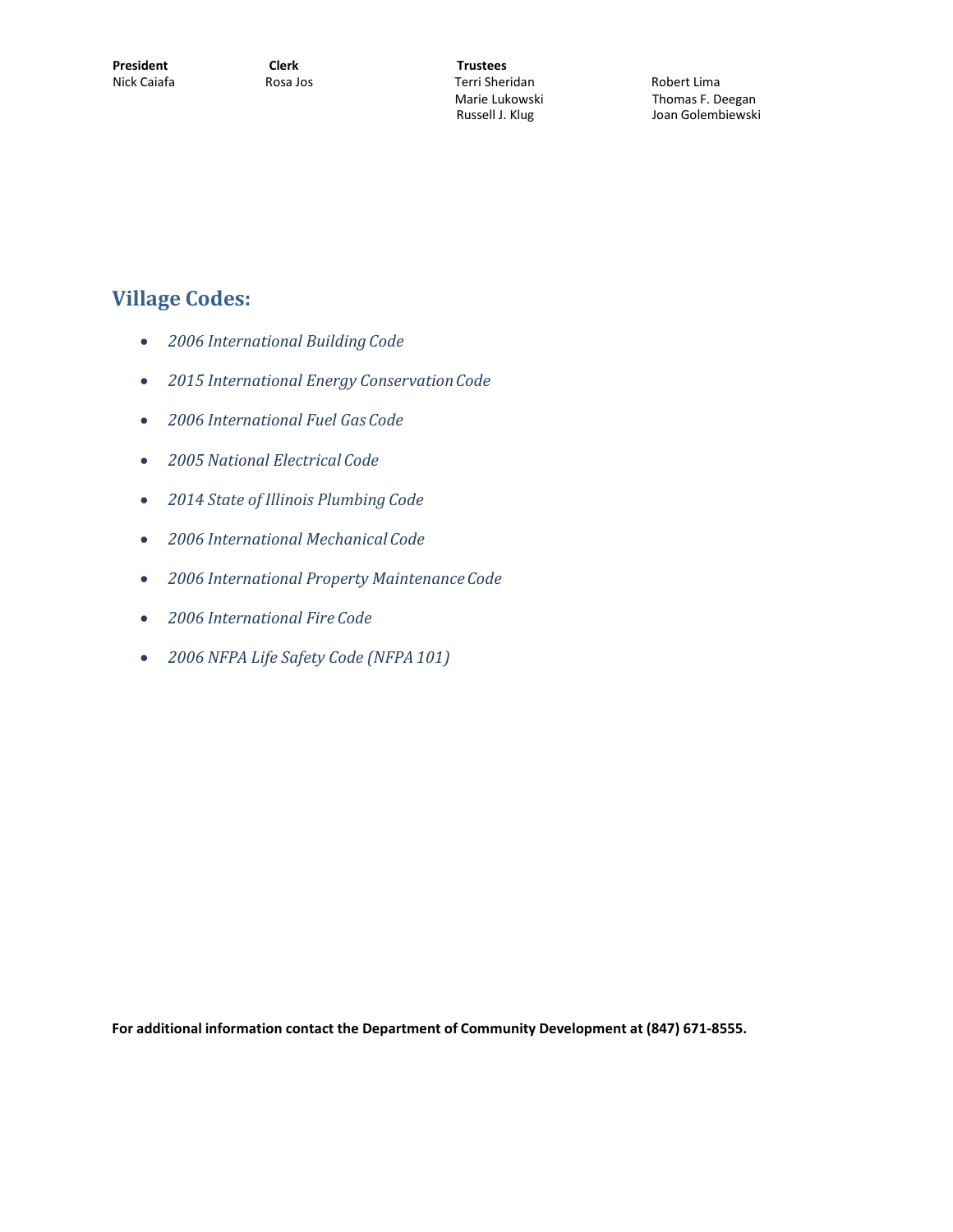# SAMPLE

6.



# Floor Plan Must Show:

Dimensions of all areas of the tenant space and planned use of each area. 1.

 $2.$ Existing interior walls and doorways.

3. All exit doorways to outside.

 $\ddot{4}$ . Exit and Emergency lighting.

Toilet room size and door size. 5.

Any other existing conditions.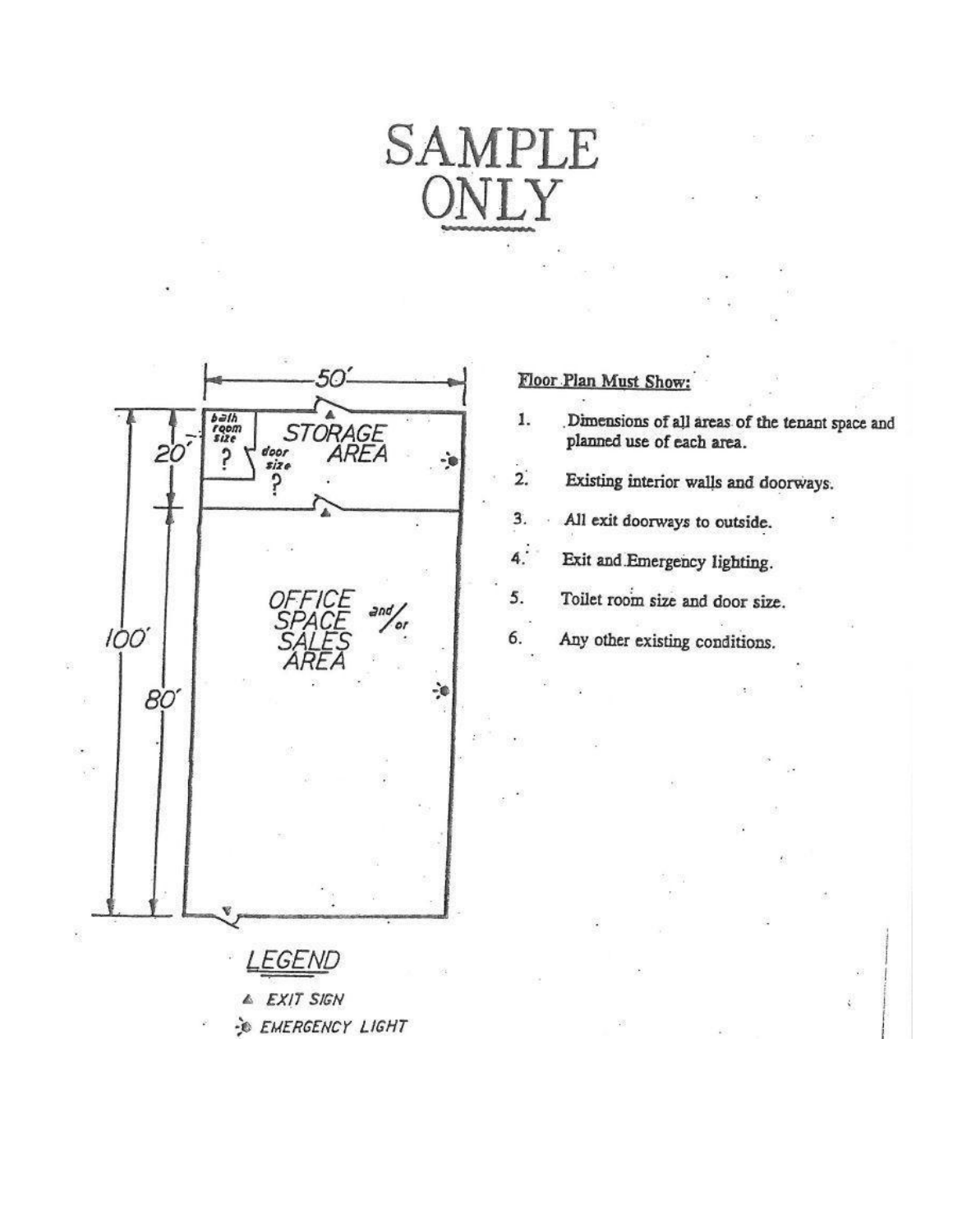



Marie Lukowski **Thomas F. Deegan**<br>Russell J. Klug **New State State State State State** Joan Golembiewski

**DEPARTMENT OF COMMUNITY DEVELOPMENT**

*SMALL TOWN FEEL WITH A WORLD AT ITS TOUCH*

4501 NORTH 25TH AVE SCHILLER PARK, ILLINOIS 60176-1455 TELEPHONE 847 671-8555 FAX 847 671-9783

Dear Applicant:

Attached is an application for a Business License. This application must be completed in full and submitted with a \$30.00 nonrefundable fee. The amount of time needed to process an application varies and depends on many factors, including the number of inspections required, so an exact time frame for completion of the process is impossible to specify.

All applications are first reviewed for compliance with zoning requirements. If a hearing is necessary you will receive specific instructions. To assure that your proposed business meets all code requirements, the application will be reviewed by the Building Department and Fire Department. Access to the property will be necessary to allow for proper inspections. To determine if there are any fees owed to the Village, the application will also be reviewed by the Finance Department.

If all the above noted approvals are received, the completed application is sent for final review and processing. If everything is in order you will be mailed an invoice with your business license fee. The review includes calculation of the total license fee, including any fees for vending machines and/or tobacco sales. Stickers for these will be included with your license when you receive it. Once your payment is received an official Business License Certificate will be prepared and mailed to you.

A business is not allowed to operate prior to receipt of the Business License Certificate. Once received the Business License must be prominently posted in your business. If you are planning any modifications to the building, including new signage, please check with the Building Division prior to the commencement of any work or the ordering or installation of new signage.

We are glad you have chosen Schiller Park as the home for your business and wish you many years of success.

Sincerely,

*The Village of Schiller Park*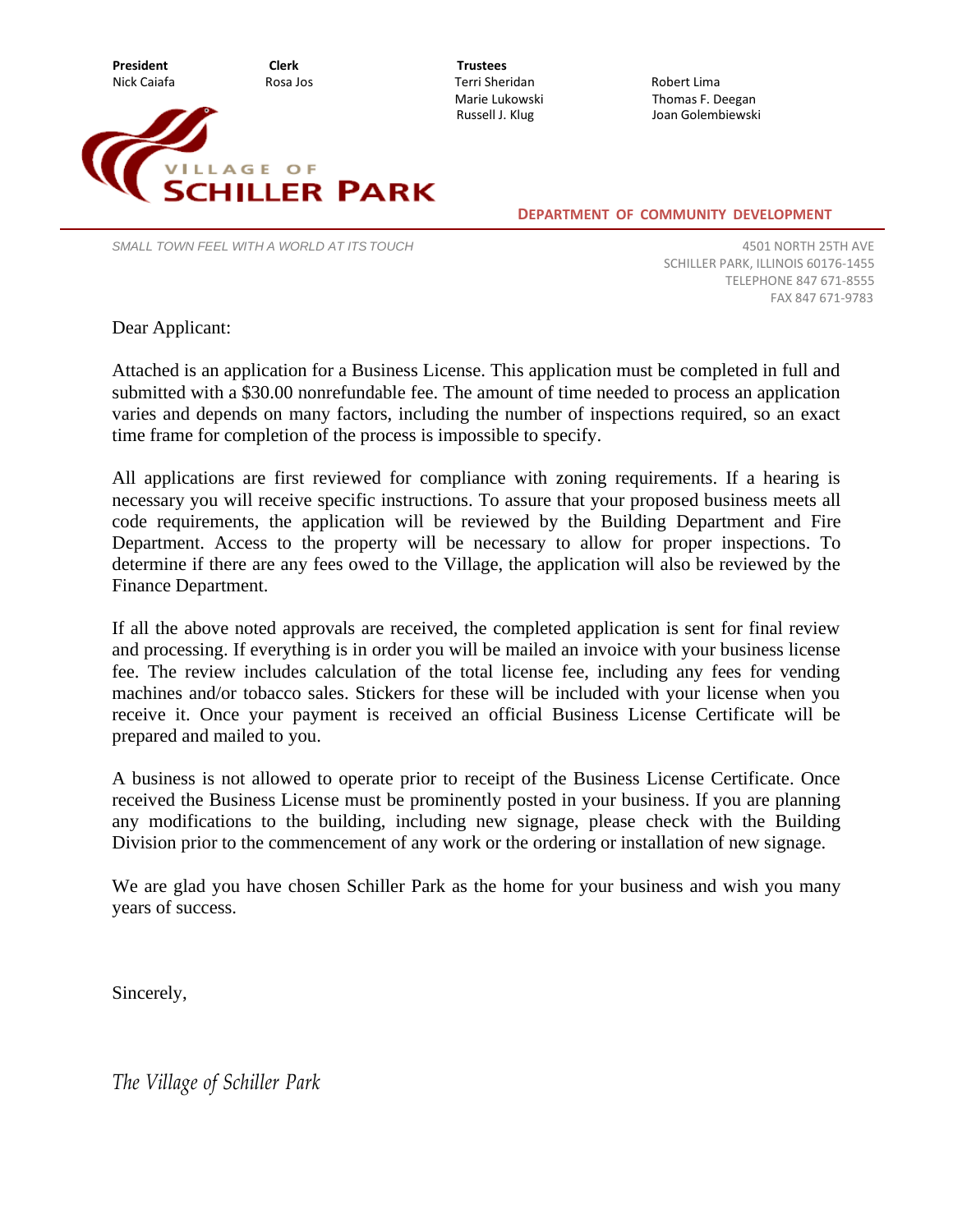#### **Application for Business Regulation Certificate**

|                                                                                                                                                                                                                                | Business Phone                                                   |                                                                                  |  |  |  |  |
|--------------------------------------------------------------------------------------------------------------------------------------------------------------------------------------------------------------------------------|------------------------------------------------------------------|----------------------------------------------------------------------------------|--|--|--|--|
|                                                                                                                                                                                                                                |                                                                  |                                                                                  |  |  |  |  |
| Schiller Park, Illinois 60176                                                                                                                                                                                                  |                                                                  |                                                                                  |  |  |  |  |
| Billing Address The Communication of the Communication of the Communication of the Communication of the Communication of the Communication of the Communication of the Communication of the Communication of the Communication |                                                                  |                                                                                  |  |  |  |  |
|                                                                                                                                                                                                                                |                                                                  |                                                                                  |  |  |  |  |
|                                                                                                                                                                                                                                |                                                                  |                                                                                  |  |  |  |  |
|                                                                                                                                                                                                                                |                                                                  |                                                                                  |  |  |  |  |
|                                                                                                                                                                                                                                |                                                                  | Date of Incorporation<br>State of Incorporation<br>Tax ID Number                 |  |  |  |  |
| Check One: Sole Owner Co-Partnership Corporation                                                                                                                                                                               |                                                                  |                                                                                  |  |  |  |  |
|                                                                                                                                                                                                                                |                                                                  |                                                                                  |  |  |  |  |
|                                                                                                                                                                                                                                |                                                                  | Check One: Food _ Non-Food Number of Vehicles: ______ Seating Capacity: ________ |  |  |  |  |
|                                                                                                                                                                                                                                | Street Address Food Served? Sq. Ft. Street Address? Food Served? | Sq. Ft.<br>Satellite Locations: 1                                                |  |  |  |  |
| <b>Owner, President or Local Branch Manager:</b>                                                                                                                                                                               |                                                                  |                                                                                  |  |  |  |  |
|                                                                                                                                                                                                                                |                                                                  |                                                                                  |  |  |  |  |
|                                                                                                                                                                                                                                |                                                                  |                                                                                  |  |  |  |  |

\*\*\*\*\*\*For additional names of owners, please attach and additional sheet.

- I understand that issuance of this certificate is conditioned upon compliance with Village Ordinances and the results of any inspection of the above premises at this time or any subsequent inspection while this certificate is in force.
- I understand that I may not open for business until I have received my Business License.
- It shall be the duty of any person conducting a business in the Village of Schiller Park to conspicuously display the Certificate at the Schiller Park business location at all times. If a vending machine company does not pay for listed machines on your premise, you are responsible for payment.
- The Village must be notified of any change of ownership, additional owners or partners, or change of address.

Owner Signature: Date: Date: Date: